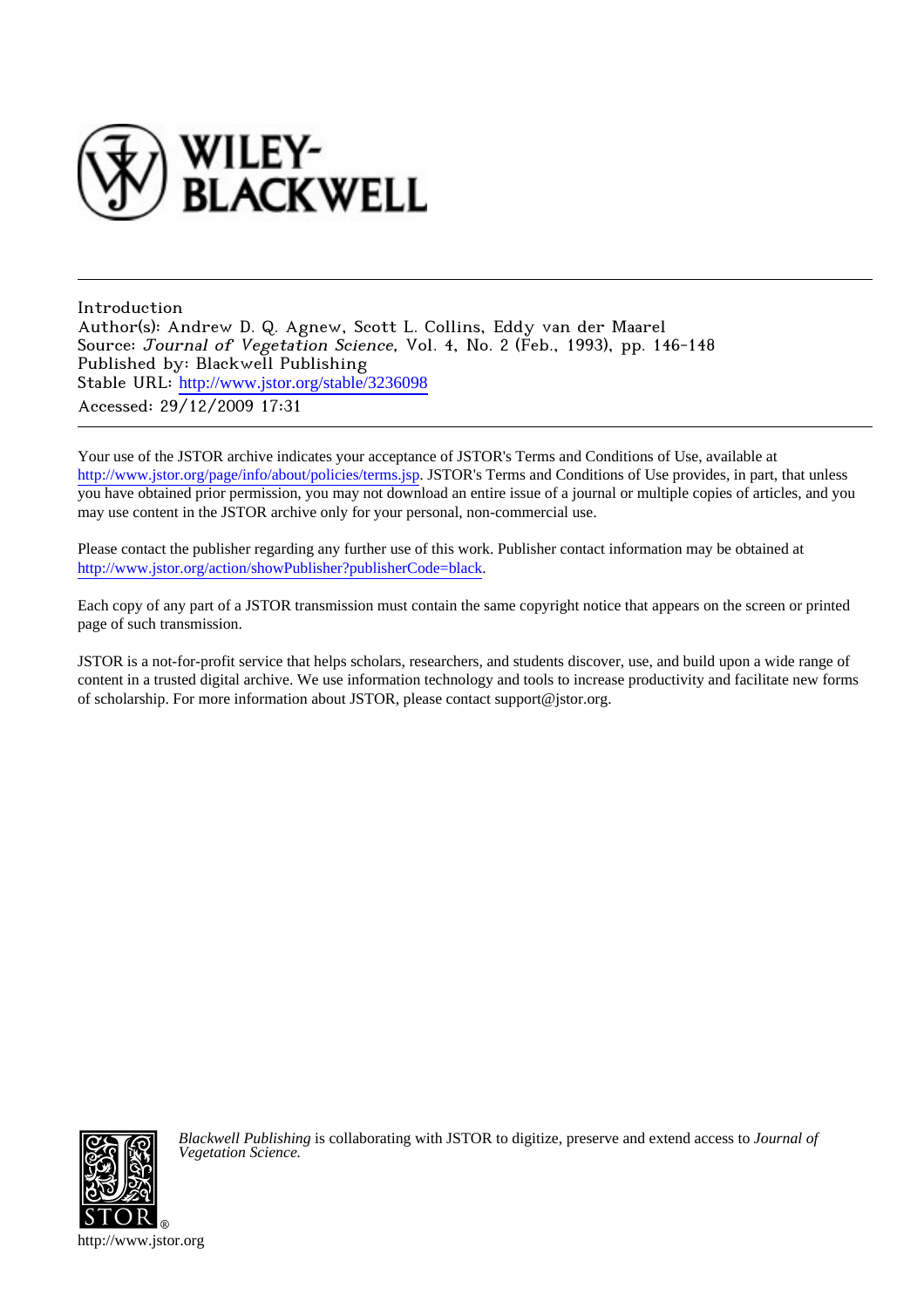# **Mechanisms and processes in vegetation dynamics: Introduction**

**Agnew, Andrew D. Q.1, Collins, Scott L.2\* & van der Maarel, Eddy3** 

**1Department of Botany and Microbiology, University College of Wales, Aberystwyth SY23 3DA, Wales, Great Britain; 2Department of Botany and Microbiology, University of Oklahoma, Norman, OK 73019, USA; 3Department of Ecological Botany, Uppsala University, Box 559, S-75122 Uppsala, Sweden; \* author for correspondence, Fax +1 405 3257619, E-mail AC0020@UOKMVSA** 

**The study of vegetation change has provided one of the cornerstones of research throughout the history of vegetation science. During much of this time period, most studies focused on succession, defined as a more or less directional change in species composition at a site over time. The importance of succession as an ecological concept is reflected in the number of texts summarizing successional research (e.g. Clements 1916; Miles 1979; West, Shugart & Botkin 1981; Gray, Crawley& Edwards 1987; Burrows 1990; Glenn-Lewin, Peet & Veblen 1992). Recently, the focus of research has expanded beyond descriptive studies of successional patterns to a more mechanistically-oriented analysis of vegetation dynamics, a term referring to vegetation change without regard to directionality (e.g. Knapp 1974; Connell & Slatyer 1977; Miles, Schmidt & van der Maarel 1988; Pickett, Collins & Armesto 1987; Pickett & McDonnell 1989). This Special Feature on 'Patterns and mechanisms of vegetation dynamics' continues in this vain.** 

**The papers in this volume were originally presented at the Symposium of the International Association for Vegetation Science held in Eger, Hungary, in 1991. This symposium was organized in four sessions, the second of which, 'Mechanisms directing and regulating community processes', may be seen as the 'core session' for this Special Feature. Indeed, this session is represented here with five lectures and poster contributions. However, we also included two lectures from session 3, 'Time and Space: Scale Dependence of Vegetation', and even seven from session 4: 'Vegetation dynamics in grasslands, Pioneer communities, and Forests. Generally, papers in the present volume were selected based on their direct application to the theme proper, especially papers that were attempting an experimental analysis of processes and mechanisms. Some good case studies of novel successional systems were also included.** 

**Contributions to symposia are often heterogeneous; we have grouped the papers in this Special Features as those that deal more or less with vegetation dynamics at**  **large, and those that focus on vegetation succession. Within each of these groups, the papers fall into two subcategories: analysis of patterns, and analysis of mechanisms.** 

# **Vegetation dynamics**

## **Analysis of patterns**

**Patterns of vegetation change may occur at any spatial scale. From a hierarchical perspective, largescale patterns are likely to change at slower rates than small-scale patterns. In the first paper in this series, Collins, Glenn & Roberts, echoing the comments of Shipley & Keddy (1987), suggest that the plant community continuum is a vague concept in need of refinement and analysis. Collins et al. propose an alternative, dynamic model for vegetation structure and dynamics, the hierarchical continuum concept, based on hierarchy theory and the core-satellite hypothesis (Hanski 1982). The model emphasizes the notion that abundance and distribution of species change over time, although rate of change may vary at different spatial scales. Data from North American tallgrass prairie show that species abundances in permanent plots were highly variable over time.** 

**Support for the notion that species distributions change rapidly at small spatial scales is presented in four papers that describe, based on different methods and analyses, the highly dynamic and unpredictable nature of grassland vegetation. In the second paper, Glenn & Collins report that the number, size and composition of patches of vegetation in tallgrass prairie changed from year to year in the absence of disturbance. They found that experimental removal of a dominant bunchgrass increased species richness, but did not alter indices of patch structure.** 

**Herben et al. use simple Markov models to predict vegetation change in small quadrats in mountain grassland in Bohemia. Actual changes differed markedly from predicted trajectories. In another paper, Herben et al. determined that species moved about spatially from**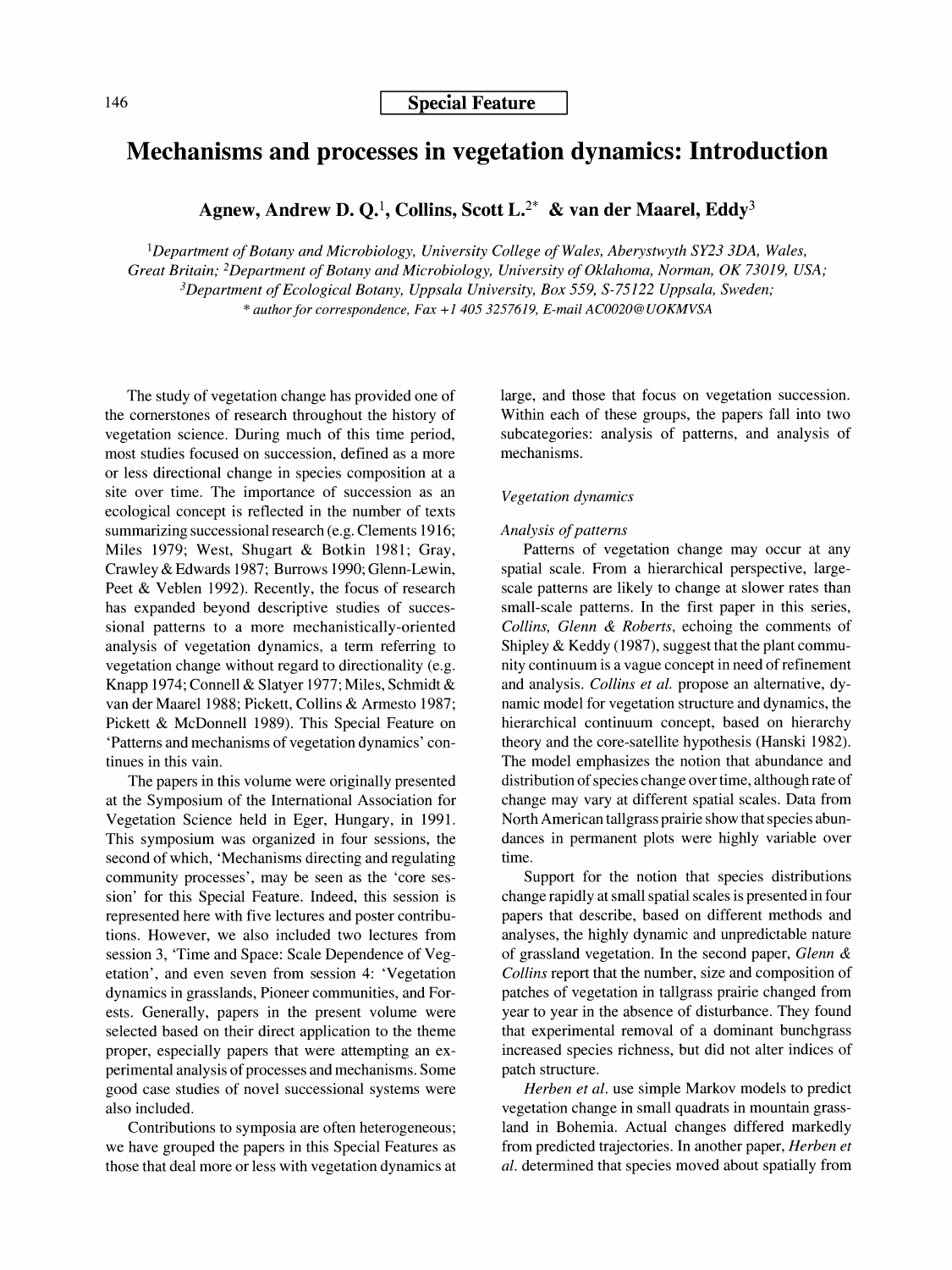# **Special Feature**

**year to year, and that the degree of spatial movement for many species was poorly related to life history strategy. Based on long-term studies in limestone grassland, van derMaarel & Sykes noted that the cumulative frequency of species among small quadrats in permanent plots increased strongly over time. Species were moving over time in such a way that within a few years most species could potentially have occurred in all the quadrats. Based on the similarity of species distributions, van der Maarel & Sykes question the validity of the niche concept, and they offer an alternative (descriptive) model, the carousel model to depict the small-scale dynamics of communities. It is interesting that this series of papers, based on several years of data in contiguous permanent plots from very different ecosystems, converged on the notion that the composition and structure of grassland vegetation is highly dynamic in space and time.** 

#### **Analysis of mechanisms**

**A series of four papers deals more specifically with the causal mechanisms of vegetation dynamics. In the first paper, Espigares & Peco report that the germination behaviour of seeds of species in Mediterranean ecosystems can be arranged along a temperature gradient upon arrival of the first rains. Differences in germination response to moisture and temperature affect community structure from one year to the next by altering the competitive conditions that develop at the beginning of the growing season each autumn. Ryser assesses neighborhood effects on seedling establishment in grasslands. His results suggest that facilitation is necessary for the establishment of some species. Physical disturbance and pathogens were found to be**  more important for species recruitment than small gaps **in the vegetation.** 

**The relationships between productivity and diversity were experimentally examined by Willems, Peet & Bik. They showed that productivity doubled following fertilization, yet species diversity was reduced by less than 50 %. Neither production nor growth form were sufficient to explain patterns of diversity in these limestone grasslands. Rather, diversity was most closely related to structural heterogeneity of the vegetation. Montalvo et al. examined causes of diversity in grasslands along an elevation gradient in Spain. They report that plant-herbivore interactions are important for the maintenance of species diversity. They describe grazing and disturbance through ploughing in grasslands as mechanisms for maintaining and reducing diversity, respectively, whereby grazing also acts as compensatory mechanism on diversity restoration after reduction through disturbance.** 

**As a whole, these studies emphasize the high degree of temporal dynamics in grassland vegetation. It is**  **interesting to note that the composition of grassland vegetation was heterogeneous in space and time in the absence of disturbance. In contrast to predictions from disturbance theory (e.g. Pickett & White 1985), disturbances such as grazing and fertilizer application alter grassland community structure, and may actually lead to a decrease in the natural rate of change in these systems.** 

#### **Vegetation succession**

### **Analysis of patterns**

**The majority of successional studies in this Special Issue address patterns and mechanisms of some form of secondary succession. The one exception in this Special Feature is the contribution by del Moral & Wood. Based on 10 yr of permanent plot data on Mount St. Helens, Washington, the authors conclude that a mechanistic interpretation of succession is not yet appropriate. Rather, patterns of primary succession appear to be a function of local environmental conditions, landscape configuration, dispersal distances, and chance.** 

**Wilmanns describes patterns during succession in vineyards, in which different types or 'agroforms' of plant communities develop in response to different agricultural treatments. In Mediterranean France, the native Quercus pubescens has been replaced by Q. ilex. Studies of seed germination behavior by Bacilieri et al. suggest, however, that vegetation change will continue and that Q. ilex will be replaced by other species.** 

**In a permanent plot study of succession on nutrient poor soils, Schmidt & Briibach found that the spatial distribution of the conspicuous plants showed remarkable changes over time. Such dynamics correspond to the rapid changes noted in undisturbed grassland, lending further credence to the notion that plant succession does not lead to the development of stable, deterministic species associations.** 

#### **Analysis of mechanisms**

**Studies by both Leuschner and Rode focused on processes associated with succession from heathland to oak-beech forest. Leuschner found that transmission of photosynthetically active radiation decreased during succession. Soil-nutrient concentrations either stayed the same or increased during succession. Soil nutrient quality was tied directly to leaf nutrient quality. In a complimentary study, Rode focuses on leaf nutrient dynamics along the heathland to oak-beech sere. Nutrient content in the leaves was low, as it was in the soil, however, leaf nutrient content was higher in trees than in shrubs on similar soils. Rode concludes that leaf turnover rates increase during succession because of the higher nutrient quality of leaves of late successional**